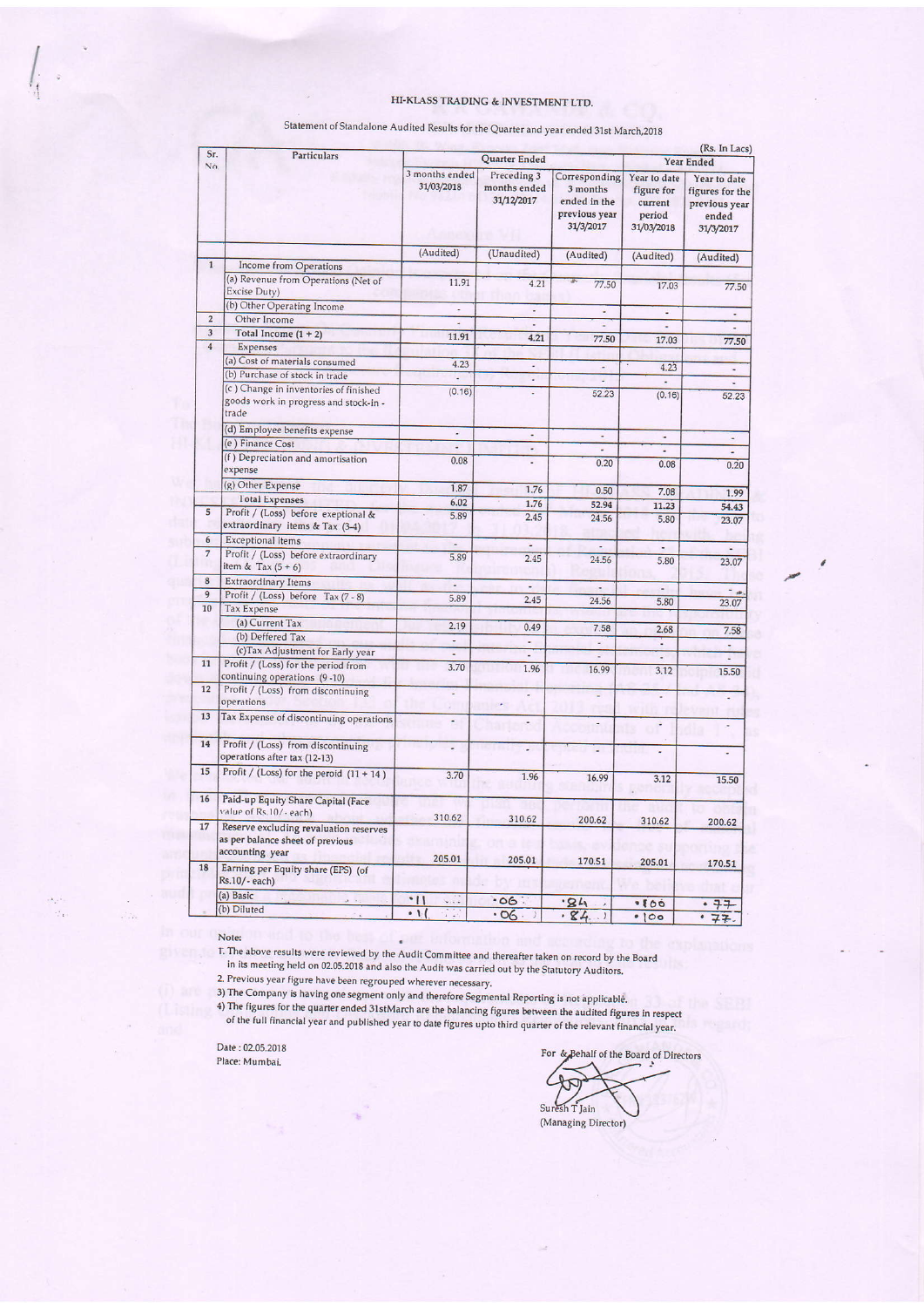

# RRGAWANDE & CO.

CHARTERED ACCOUNTANTS F- 106, B- Wing, Express Zone Mall, Opp. Reliance Energy. Western Express Highway, Goregaon East, Mumbai - 400 097. E-Mail:- rrgawandeandco@yahoo.co.uk & rrgawandeandco@hotmail.com Mobile No 98214 61170, 93214 61170 Tel. No. 022 2876 9653

Annexure VIT

When an Unmodified Opinion is expressed on the Quarterly financial results (for companies other than banks)

Auditor's Report On Quarterly Financial Results and year to Date Results of the Company Pursuant to the Regulation 33 of the SEBI (Listing Obligations and Disclosure Requirements) Regulations, 2015

To

## The Board of Directors, HI-KLASS TRADING & INVESTEMNT LIMITED

We have audited the quarterly financial results of HI-KLASS TRADING & INVESTEMNT LIMITED for the quarter ended 31<sup>st</sup> March, 2018 and the year to date results for the period 01.04.2017 to 31.03.2018, attached herewith, being submitted by the company pursuant to the requirement of Regulation 33 of the SEBI (Listing Obligations and Disclosure Requirements) Regulations, 2015. These quarterly financial results as well as the year to date financial results have been prepared on the basis of the interim financial statements, which are the responsibility of the company's management. Our responsibility is to express an opinion on these financial results based on our audit of such interim financial statements, which have been prepared in accordance with the recognition and measurement principles laid down in Accounting Standard for Interim Financial Reporting (AS 25 / Ind AS 34), prescribed, under Section 133 of the Companies Act, 2013 read with relevant rules issued thereunder; or by the Institute of Chartered Accountants of India 1 , as applicable and other accounting principles generally accepted in India.

We conducted our audit in accordance with the auditing standards generally accepted in India. Those standards require that we plan and perform the audit to obtain reasonable assurance about whether the financial results are free of material  $miss$  talement(s). An audit includes examining, on a test basis, evidence supporting the amounts disclosed as financial results. An audit also includes assessing the accounting principles used and significant estimates made by management. We believe that our audit provides a reasonable basis for our opinion.

In our opinion and to the best of our information and according to the explanations given to us these quarterly financial results as well as the year to date results:

(i) are presented in accordance with the requirements of Regulation 33 of the SEBI (Listing Obligations and Disclosure Requirements) Regulations, 2015 in this regard; and